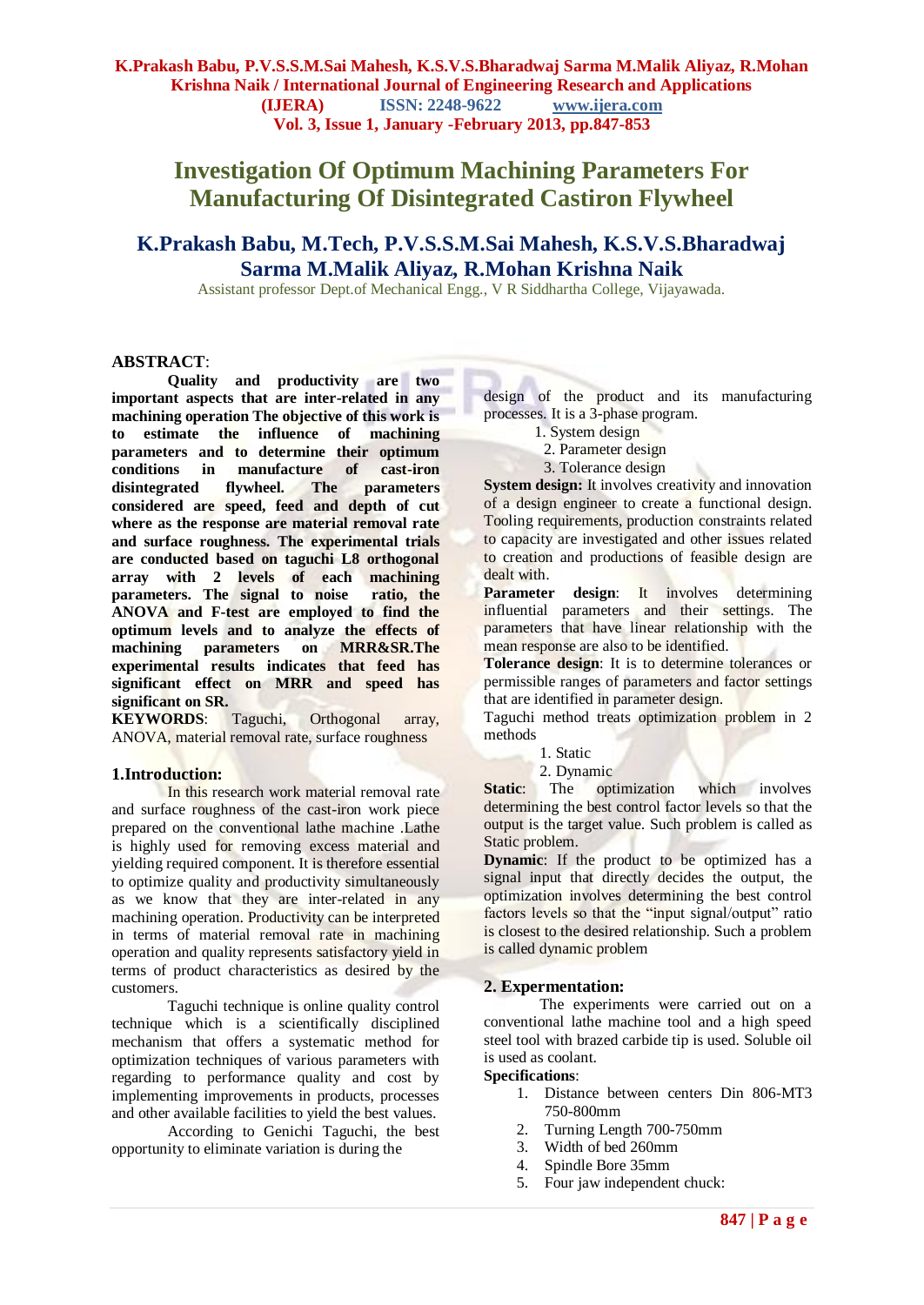Normal Chuck diameter 160mm

- 6. Lead screw pitch 8mm.
- 7 Speed range A (50-350) rev/min 8speeds B (250-2000) rev/min 8speeds

**2.1 Design of experiments:** Analysis of machining parameters on MRR&SR

The factors which are to believe to influence the performance characteristics are identified by causeeffect diagram.



Out of the various factors indicated in cause effect diagram speed, feed & depth of cut are identified as influential control factors.

| ABL. |  |
|------|--|
|------|--|

| S.no Factors<br>Level-1<br>PVALU2 |  |  |
|-----------------------------------|--|--|
|                                   |  |  |

Knowing that the number of parameters is 7 and the number of levels is 2, the L8 orthogonal array is selected from the array selector table shown below Table no.3

The linear graphs for the L8 array are as follows:



**Table No:3**

|   | Speed        | $40$ rpm           | $60$ rpm        |
|---|--------------|--------------------|-----------------|
|   | Feed         | $5 \text{ mm/min}$ | $7.5$ mm/min    |
| 3 | Depth of cut | 1 mm on<br>dia     | $0.5$ mm on dia |

The interaction between speed&feed, feed&depth of cut, speed&depth of cut are also considered. The factor 1 is assigned to column-1, factor 2 to column-2, factor 3 to column-4.The L8 orthogonal array along with factors assigned to columns is given below.

#### **Table No: 2**

| Factors        |                |                | column no.     |                |                |                             |                |
|----------------|----------------|----------------|----------------|----------------|----------------|-----------------------------|----------------|
| Trial          | 1(A)           | 2(B)           | 3              | 4(C)           | 5              | 6                           |                |
| no.            |                |                |                |                |                |                             |                |
|                |                |                |                |                |                |                             |                |
| $\overline{2}$ |                |                |                | $\overline{2}$ | 2              | 2                           | 2              |
| 3              |                | $\overline{c}$ | $\overline{2}$ |                |                | 2                           | 2              |
| 4              |                | $\overline{2}$ | $\overline{2}$ | $\overline{2}$ | $\overline{2}$ |                             |                |
| 5              | $\overline{2}$ |                | $\overline{2}$ | $\overline{2}$ | 2              |                             |                |
| 6              | 2              |                | $\overline{2}$ |                |                | 2                           | $\mathfrak{D}$ |
|                | $\mathfrak{D}$ | $\mathfrak{D}$ |                | $\mathfrak{D}$ | $\mathcal{D}$  | $\mathcal{D}_{\mathcal{A}}$ | っ              |
| 8              | 2              | ി              |                |                |                |                             |                |

|                                             |     |     |      |      |                 |      |      |      |      |                 |     |     |                 |     |     |     | Number of Parameters (P) |     |     |     |     |     |     |     |     |     |     |     |     |     |     |
|---------------------------------------------|-----|-----|------|------|-----------------|------|------|------|------|-----------------|-----|-----|-----------------|-----|-----|-----|--------------------------|-----|-----|-----|-----|-----|-----|-----|-----|-----|-----|-----|-----|-----|-----|
|                                             |     |     |      |      |                 |      |      |      |      | 10              |     |     | 13              | 14. | 15  | 16  |                          | 18  | 19  | 20  | 21  |     | 23  | 24  | 25  | 26  |     | 28  |     | 30  |     |
|                                             |     |     | L4   |      | L8              | L8   | L₿   | L12  | L12  | L <sub>12</sub> | L12 | L16 | L <sub>16</sub> | L16 | L16 | L32 | <b>L32</b>               | L32 | L32 | L32 | L32 | L32 | L32 | L32 | L32 | L32 | L32 | L32 | L32 | L32 | L32 |
| of Levels<br>$\frac{1}{2}$<br>$\frac{1}{2}$ | ι9  |     | L9   | L9   | L <sub>18</sub> | L18  | L18  | L18  | L27  | L27             | L27 | L27 | L <sub>27</sub> | L36 | L36 | L36 | L36                      | L36 | L36 | L36 | L36 | L36 | L36 |     |     |     |     |     |     |     |     |
| $\frac{Number}{s}$                          |     | '16 | L'16 | L'16 | L'16            | L'32 | L'32 | L'32 | L'32 | L'32            |     |     |                 |     |     |     |                          |     |     |     |     |     |     |     |     |     |     |     |     |     |     |
|                                             | L25 |     | L25  | L25  | L25             | L25  | L50  | L50  | L50  | L50             | L50 | L50 |                 |     |     |     |                          |     |     |     |     |     |     |     |     |     |     |     |     |     |     |

**2.2 ANOVA:** It is a statistical hypothesis testing heavily used in analysis of experimental data which means method of making decisions using data.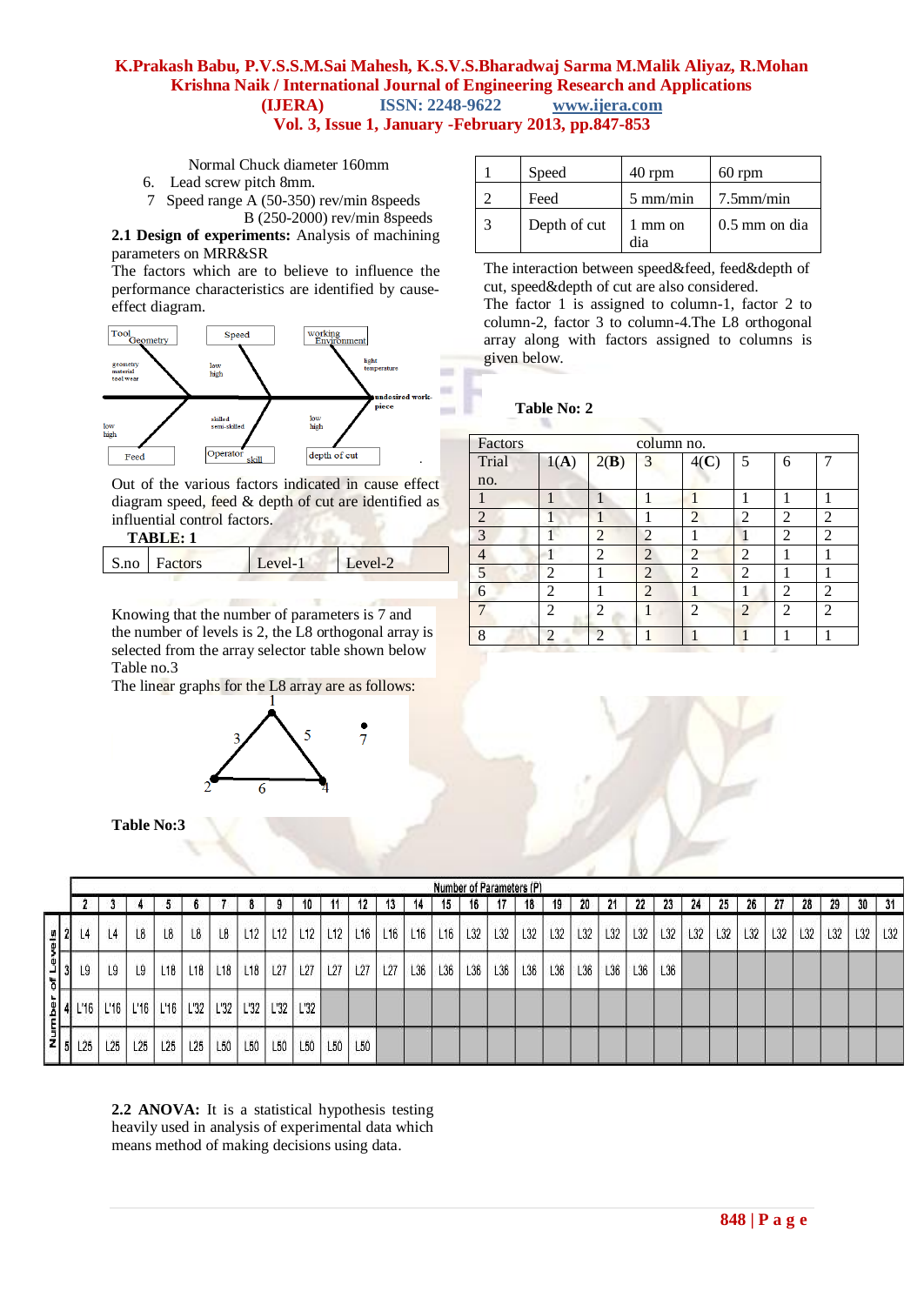

**Fig: work piece setup**

ANOVA was developed by Sir Ronald Fisher in 1930's.As a way to interpret the results from the agricultural experiments. It is a collection of statistical models and their associated procedures in which the observed variance is partitioned into components due to different source of variation.

ANOVA can be categorized as NO-WAY, ONE-WAY, TWO-WAY and so on. As there are 3 factors THREE-ANOVA is performed. After calculating the total variation from the above number of degrees of freedom is calculated-test for variance comparison id carried out. It provides a decision at some confidence level as to whether these estimates are significantly different.

**2.3 Experimental design:** Analysis of data can be carried out in 2 ways.

1. Using S/ N analysis

2. Using standard values: (a) standard deviation analysis

 (b) Average value analysis Here, S/N ratio analysis is implemented.

There are 3 categories of quality characteristics in the analysis of S/N ratio, (a) lower is the better (b) nominal is the better (c) higher is the better. The The MRR values were measured two times of each specimen and then, the material removal rate. Values were average. The SR values also measured two times on each specimen and SR is measured with a Mitutoyo surf test meter SJ-201 series

#### **3. Experimental conditions and results:**

term signal represents the desirable value, and noise represents the undesirable value.

The higher the better is always preferred to calculate the S/N ratio for material removal rate(MRR).

The equation for calculation of the S/N ratio for higher the better characteristic is given below:

$$
\frac{s}{N_{\text{(Biggs1)}}} = -10 \text{ log} \left( \frac{\sum \left( \frac{1}{y_i^2} \right)}{n} \right)
$$

 $n = -10$  Log<sub>10</sub> [mean of sum squares of reciprocal of measured data]

The lower the better is always preferred to calculate the S/N ratio for surface roughness (SRR). The equation for calculation of the S/N ratio for lower the better characteristic is given below

> S  $\overline{\mathsf{N}}$

$$
= -10 \log \left(\frac{\sum y_i^2}{n}\right)
$$

 $n = -10$  Log<sub>10</sub> [mean of sum of squares of {measured - ideal}]



**Fig:Mitiutoyo Surface Roughness Meter**

The surface roughness meter used is of following specifications:

Maximum probe amplitude: 5mm Adapter: 9volts, DC supply 500mA current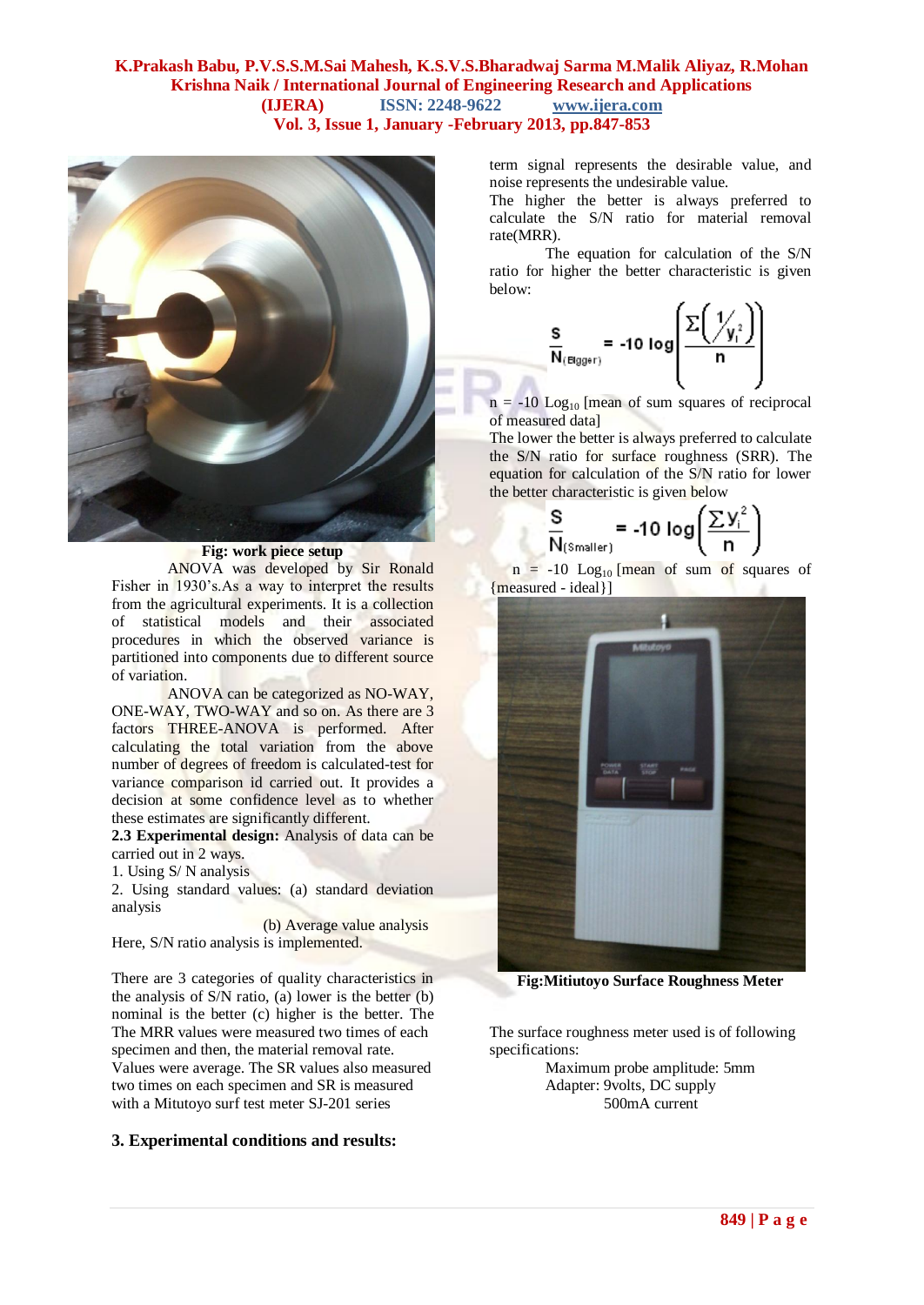| Factors                     |                                                             |      |                | column no.     | $*10^{-7}$ m<br>Surface Roughness(SR) |   |                |                       |         |            |  |  |  |  |
|-----------------------------|-------------------------------------------------------------|------|----------------|----------------|---------------------------------------|---|----------------|-----------------------|---------|------------|--|--|--|--|
| Trial                       | 1(A)                                                        | 2(B) | 3              | 4(C)           | 5                                     | 6 | 7              | Trail:1               | Trail:2 | S/N Ratio  |  |  |  |  |
| no.                         |                                                             |      |                |                |                                       |   |                |                       |         |            |  |  |  |  |
|                             |                                                             |      |                |                |                                       |   |                | 22.6                  | 22.4    | $-27.0437$ |  |  |  |  |
| $\mathcal{D}_{\mathcal{L}}$ |                                                             |      |                | 2              | 2                                     | 2 | $\overline{2}$ | 22.1.                 | 22.5    | $-26.9664$ |  |  |  |  |
| 3                           |                                                             | 2    | 2              |                |                                       | 2 | 2              | 22.5                  | 22.7    | $-27.0822$ |  |  |  |  |
| $\overline{4}$              |                                                             | C    | $\overline{2}$ | $\mathfrak{D}$ | 2                                     |   |                | 26.1                  | 24.1    | $-28.0003$ |  |  |  |  |
| 5                           | $\overline{c}$                                              |      | $\overline{2}$ | 2              | 2                                     |   |                | 19.7                  | 19.3    | $-25.8011$ |  |  |  |  |
| 6                           | 2<br>22.1<br>2<br>2<br>$\overline{2}$<br>$-26.7699$<br>21.5 |      |                |                |                                       |   |                |                       |         |            |  |  |  |  |
| 7                           | 2                                                           | 2    |                | $\mathcal{D}$  | $\overline{2}$                        | 2 | $\overline{c}$ | 29.4                  | 29.8    | $-29.4260$ |  |  |  |  |
| 8                           | $\overline{2}$                                              | 2    |                |                |                                       |   |                | 29.2                  | 28.8    | $-29.2481$ |  |  |  |  |
|                             |                                                             |      |                |                |                                       |   |                | $T-1.1.5.2$ MDD $$ $$ |         |            |  |  |  |  |

#### **Table 4 for SR values:**

#### **Table 5 for MRR values:**

| Factors        |                |                |                | column no.     |                |                |                | Material<br>$m^3/m$ in | Removal | $*10^{-7}$<br>Rate(MRR) |
|----------------|----------------|----------------|----------------|----------------|----------------|----------------|----------------|------------------------|---------|-------------------------|
| Trial<br>no.   | 1(A)           | 2(B)           | 3              | 4(C)           | 5              | 6              | 7              | Trail:1                | Trail:2 | S/N Ratio               |
|                |                | 1              |                |                | T              | 1              | 1              | 15.59                  | 14.966  | $-23.683$               |
| $\overline{2}$ |                | 1              | 1              | $\overline{2}$ | 2              | $\overline{2}$ | $\overline{2}$ | 15.9                   | 15.6    | $-23.946$               |
| 3              |                | $\overline{2}$ | $\overline{2}$ | 1              | 1              | $\overline{2}$ | $\overline{2}$ | 23.38                  | 22.44   | $-27.202$               |
| $\overline{4}$ |                | $\overline{2}$ | $\overline{2}$ | $\overline{2}$ | $\overline{2}$ | 1              | 1              | 23.86                  | 23.35   | $-27.46$                |
| 5              | $\overline{2}$ |                | $\overline{2}$ | $\overline{2}$ | $\overline{2}$ | 1              | 1              | 15.98                  | 15.57   | $-23.96$                |
| 6              | 2              | 1              | 2              | $\mathbf{1}$   | 1              | $\overline{2}$ | $\overline{2}$ | 15.56                  | 16.024  | $-23.97$                |
| 7              | $\overline{2}$ | 2              | $\mathbf{1}$   | $\overline{2}$ | $\overline{2}$ | $\overline{2}$ | 2              | 23.92                  | 23.41   | $-27.48$                |
| 8              | $\overline{2}$ | 2              |                |                |                | 1              | 1              | 23.34                  | 24.04   | $-27.49$                |

**3.1 Percent Contribution:** The portion of the total variation observed in an experiment attributed to each significant factor and the interaction is reflected in the percent contribution. The percent contribution is a function of sum of squares of significant factor. The percent contribution indicates the relative power of factor and interaction to reduce variation.



**Fig: High speed steel tool with brazed carbide tip**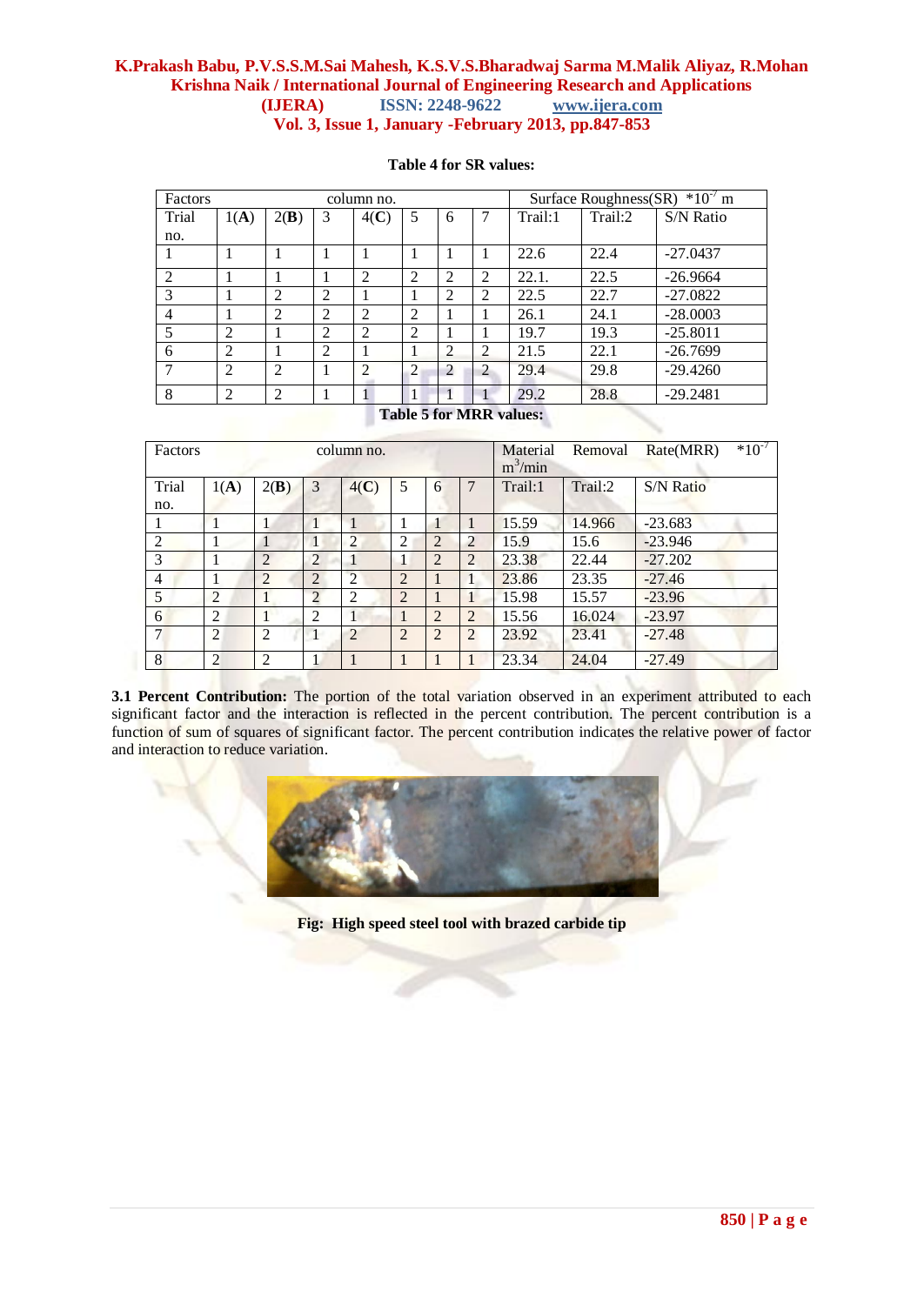| factor       | of<br><b>Sum</b><br>squares | D.O.<br>F    | variance | <b>F-ratio</b> | $F_{tab}$ | $\frac{0}{0}$<br>contributio | inference           |
|--------------|-----------------------------|--------------|----------|----------------|-----------|------------------------------|---------------------|
| A            | 0.475                       | 1            | 0.475    | 2.761          | 4.60      | n<br>$2.12*$                 | Sub-<br>significant |
| $\, {\bf B}$ | 244.531                     | 1            | 244.531  | 1419.6         | 4.60      | 90.885**                     | <b>Significant</b>  |
| $A^*B$       | 0.022                       | 1            | 0.022    | 0.133          | 4.60      | $1.5*$                       | Sub-<br>significant |
| $\mathbf C$  | 0.365                       | 1            | 0.365    | 2.119          | 4.60      | 1.078*                       | Sub-<br>significant |
| $A*C$        | 0.316                       | 1            | 0.316    | 1.835          | 4.60      | 1.008                        | In significant      |
| $B*C$        | 0.013                       | $\mathbf{1}$ | 0.013    | 0.079          | 4.60      | 0.85                         | In significant      |
| $A*B^*$<br>C | 0.011                       | 1            | 0.011    | 0.065          | 4.60      | 1.15                         | In significant      |
| error        | 1.337                       | 8            | 1.337    |                | 4.60      | .1.409                       |                     |
| total        | 247.114                     | 15           |          |                |           | 100                          |                     |

## **4. Results and Discussion:**

Surface roughness (SR) and material removal rate (MRR) for two samples of each run are shown in the above table.

ANOVA table is constructed using the following formulae: *k*

$$
SS_{A=}\left\{\sum_{i=1}^{k} (A^{2}{}_{i}/n_{i})\right\} - T^{2}/N...(1)
$$
  
\n
$$
SS_{B=}\left\{\sum_{i=1}^{k} (B^{2}{}_{i}/n_{i})\right\} - T^{2}/N...(2)
$$
  
\n
$$
SS_{A*B} = \sum_{i=1}^{k} \sum_{j=1}^{k} (A*B)^{2}/n_{ij}) - T^{2}/N - (SS_{A}+SS_{B})\dots(3)
$$

$$
SS_T = \left[\sum_{i=1}^{n} y_i^2\right] - T^2/N \dots (4)
$$
  
Total d.e.f-N 1

Total d.o.f=N-1

| factor | of<br><b>Sum</b> | <b>D.O.</b><br>F | variance | <b>F-ratio</b> | $F_{tab}$ | $\frac{0}{0}$<br>contributio | <i>inference</i>      |
|--------|------------------|------------------|----------|----------------|-----------|------------------------------|-----------------------|
|        | squares          |                  |          |                |           | n                            |                       |
| A      | 13.689           | 1                | 13.689   | 43.091         | 4.60      | $7.346*$                     | Sub-<br>significant   |
| B      | 102.011          |                  | 102.011  | 321.11         | 4.60      | 55.869**                     | <b>Significant</b>    |
| $A*B$  | 51.839           |                  | 51.839   | 163.18         | 4.60      | 26.305*                      | $Sub-$<br>significant |
| C      | 3.999            |                  | 3.999    | 12.589         | 4.60      | $2.022*$                     | $Sub-$<br>significant |
| $A*C$  | 0.089            | ш                | 0.089    | 0.282          | 4.60      | 1.13                         | In significant        |
| $B*C$  | 0.009            | J.               | 0.009    | 0.030          | 4.60      | 0.87                         | In significant        |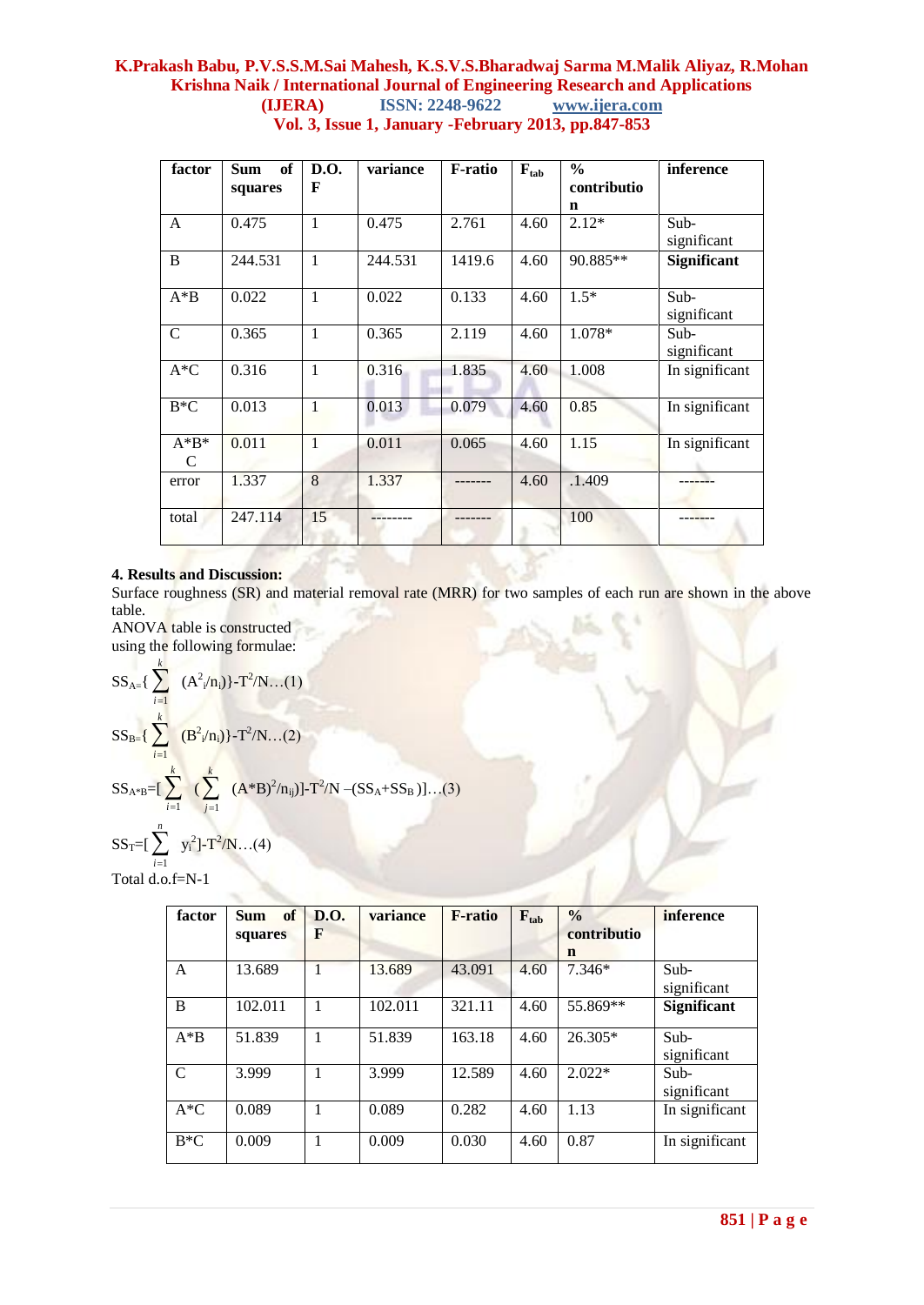| $A^*B^*$ | 7.839 |    | 7.839   | 24.677  | 4.60 | $4.132*$ | Sub-        |
|----------|-------|----|---------|---------|------|----------|-------------|
|          |       |    |         |         |      |          | significant |
| error    | 2.541 |    | 0.317   | ------- | 4.60 | 2.326    |             |
|          |       |    |         |         |      |          |             |
| total    | 2.541 | 15 | ------- |         |      | 100      |             |
|          |       |    |         |         |      |          |             |

d.o.f of any factor=K-1

d.o.f of error=Total d.o.f- $\sum$  d.o.f of factors

 $V=(S)/(d.o.f)$  $F = V/V_E$ .....(5)

 $P = SS/SS_T$ ...(6)

Where  $SS_A$ ,  $SS_B$ ,  $SS_C$ ,  $SS_{A*B}$ ,  $SS_{B*C}$ ,  $SS_{A*B}$ ,  $SS_{A*B}$  are the sum of the squares of factor-A, factor-B, factor-C and their interactions respectively. $SS_T$  and  $SS_E$  are the sum of the squares of total and errors respectively. Where K is the number of levels.n<sub>i</sub> is the number of trials for factor A,B,&C at the i<sup>th</sup> level in the equations as shown above(similar calculations for SS<sub>C</sub> and other interactions). A<sub>i</sub>, B<sub>i</sub>&C<sub>i</sub> are sum of observations of factor A and factor B respectively.

V is the variance of the factor  $V_E$  is the variance of the error,d.o.f is the degrees of freedom is the % contribution is the test value that determines a decision at some confidence level as to whether these estimates are significantly different. Three way ANOVA is carried out for material removal rate and surface roughness. **Analysis of variance and F-test for MRR**:

#### **Analysis of variance and F test for SR**

In this paper, analysis based on the taguchi method is done by software Qualitiek-4 to determine the main effects of the process parameters, to perform the analysis of variance (ANOVA) and to establish the optimum conditions.

The machining performance for each experiment of the L8 can be calculated by taking the observed values of the MRR. The ANOVA and F test results for MRR. F0.05; n1, n2 is quoted from Statistical Tables. If the calculated Fz values exceed F0.05; n1, n2 then the contribution of the input parameters, such as Spindle speed, is defined as significant. Thus, the significant parameters can be categorized into two levels which is significant and sub-significant. All of them are based on the fact that the Fz values are much larger than F0.05; n1, n2 and denoted as \*\* and \* respectively.

#### **4.1 Graphs for MRR:**